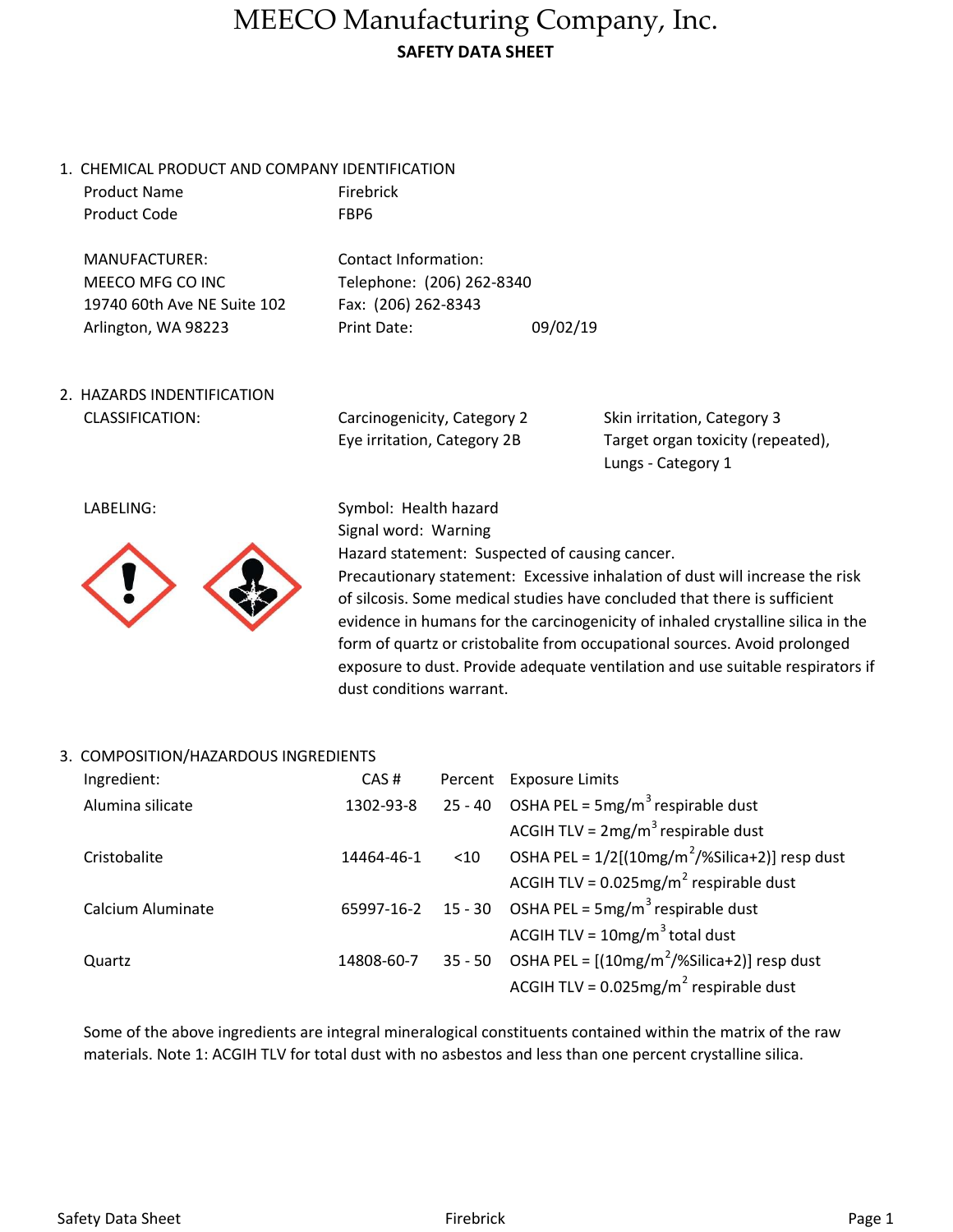# MEECO Manufacturing Company, Inc. SAFETY DATA SHEET

| 4. FIRST AID MEASURES                   |                                                                                                                                                                                                                                                                                                                                                  |
|-----------------------------------------|--------------------------------------------------------------------------------------------------------------------------------------------------------------------------------------------------------------------------------------------------------------------------------------------------------------------------------------------------|
| Eyes                                    | Flush eyes thoroughly with water for at least 15 minutes. Consult physician.                                                                                                                                                                                                                                                                     |
| Skin                                    | Wash thoroughly with soap and water.                                                                                                                                                                                                                                                                                                             |
| Ingestion                               | No adverse effects anticipated by swallowing.                                                                                                                                                                                                                                                                                                    |
| Inhalation                              | Remove to fresh air. If not breathing, give artificial respiration. Seek medical<br>attention.                                                                                                                                                                                                                                                   |
| 5. FIRE FIGHTING MEASURES               |                                                                                                                                                                                                                                                                                                                                                  |
| Fire and Explosion Hazards              | Non-combustible and will not contribute to the intensity of a fire.                                                                                                                                                                                                                                                                              |
| <b>Flash Point and Method</b>           | Not Applicable.                                                                                                                                                                                                                                                                                                                                  |
| <b>Flammable Limits</b>                 | Not Applicable.                                                                                                                                                                                                                                                                                                                                  |
| <b>Autoignition Temperature</b>         | Not Applicable.                                                                                                                                                                                                                                                                                                                                  |
| <b>Extinguishing Media</b>              | As appropriate for the surrounding fire.                                                                                                                                                                                                                                                                                                         |
| Fire Fighting Equipment                 | As appropriate for the surrounding fire.                                                                                                                                                                                                                                                                                                         |
| 6. ACCIDENTAL RELEASE MEASURES          |                                                                                                                                                                                                                                                                                                                                                  |
| Spill/Leak Procedures                   | Reuse any spilled material where possible. Carefully scoop material into a<br>suitable container. If conditions warrant, clean-up personnel should wear<br>approved respiratory protection, gloves, and goggles to prevent irritation<br>from contact and/or inhalation. Spilled material poses no threat to the<br>environment. See section 12. |
| 7. HANDLING AND STORAGE                 |                                                                                                                                                                                                                                                                                                                                                  |
| Handling                                | No special handling.                                                                                                                                                                                                                                                                                                                             |
| Storage                                 | Contact with water will cause material to set-up and become unusable.                                                                                                                                                                                                                                                                            |
| EVBOCURE CONTROL (BERCONIAL BROTECTION) |                                                                                                                                                                                                                                                                                                                                                  |

#### 8. EXPOSURE CONTROL/PERSONAL PROTECTION

| Ventilation                   | Provide adequate general ventilation and local ventilation to control mist<br>and/or dust levels below the TLV. |
|-------------------------------|-----------------------------------------------------------------------------------------------------------------|
| Personal Protective Equipment |                                                                                                                 |
| Eves                          | Goggles.                                                                                                        |
| Skin                          | l ong sleeve clothing.                                                                                          |

| LVCJ       | <b>UURRIES.</b>       |
|------------|-----------------------|
| Skin       | Long sleeve clothing. |
| Inhalation | Dust mask.            |
| Other      | Gloves.               |
|            |                       |

### 9. PHYSICAL AND CHEMICAL PROPERTIES

| <b>Boiling Point</b>            | Not Applicable.       |
|---------------------------------|-----------------------|
| Vapor Pressure                  | Not Applicable.       |
| <b>Vapor Density</b>            | Not Applicable.       |
| Solubility in Water             | Slight.               |
| Specific Gravity ( $H_2O = 1$ ) | 1.4                   |
| <b>Melting Point</b>            | $>2400$ °F            |
| рH                              | 11.5 (Awueous Slurry) |
|                                 |                       |